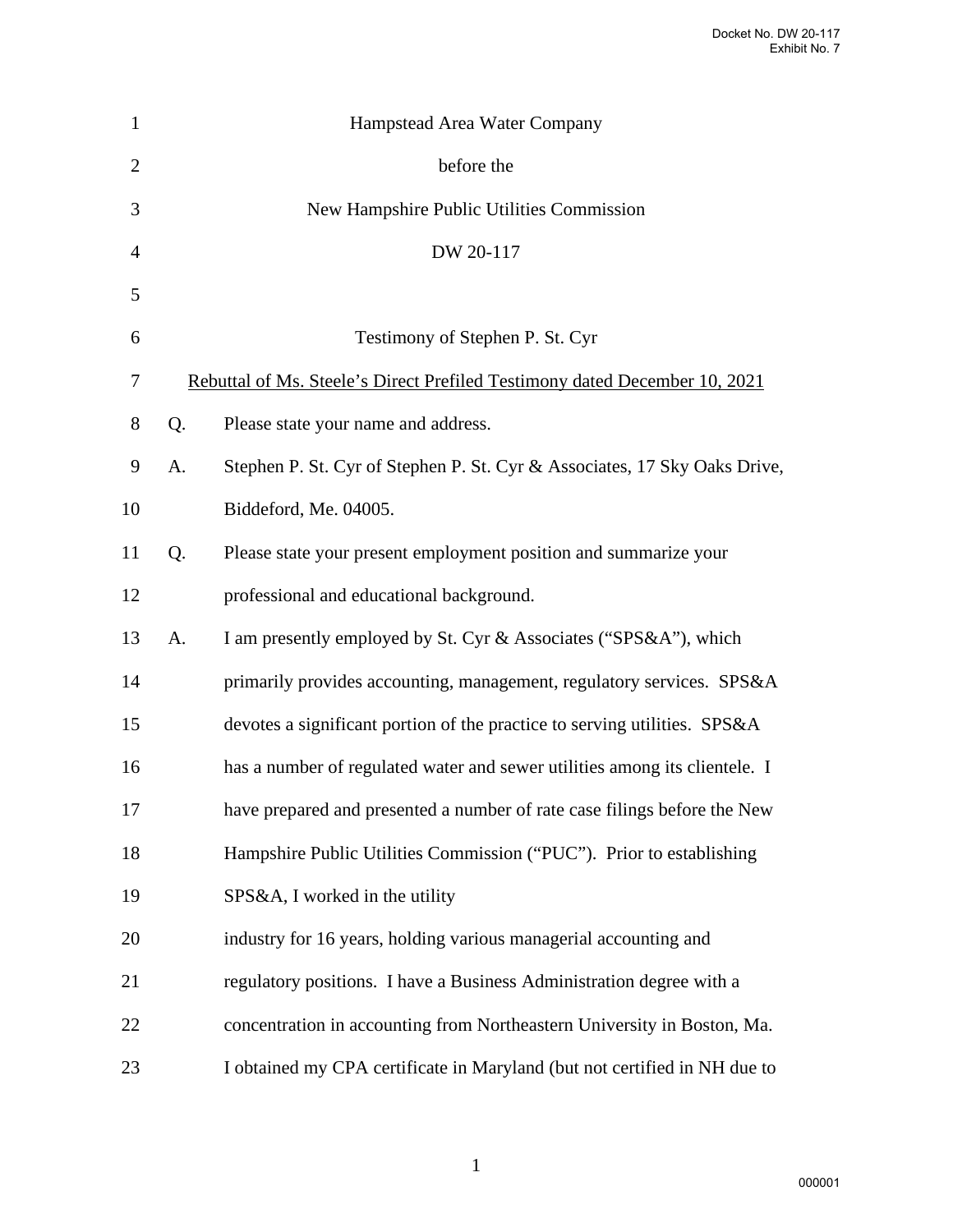- 1 different certificate requirements).
- 2 Q. Is SPS&A presently providing services to Hampstead Area Water
- 3 Company ("HAWC" or the "Company")?
- 4 A. Yes. SPS&A assists HAWC in its year end closing, preparation of
- 5 financial statement and preparation of NHPUC Annual Report. SPS&A
- 6 assists HAWC in various regulatory filings including expansion of its
- 7 franchise, financing of construction projects and adjusting rates. SPS&A
- 8 has been engaged to prepare the various rate case exhibits, supporting
- 9 schedules and written testimony.
- 10 Q. What is the purpose of your testimony?
- 11 A. The purpose of my testimony is to rebut Ms. Steele's Direct Prefiled
- 12 Testimony dated December 10, 2021.
- 13 Q. Is Ms. Steele a customer of HAWC.
- 14 A. No.
- 15 Q. If Ms. Steele is not a customer of HAWC, how is she impacted by the
- 16 increase in customer rates agreed to by the Settling Parties in the
- 17 Settlement Agreement for Permanent Rates?
- 18 A. She is a Town of Atkinson resident and taxpayer. Her property tax bill is
- 19 impacted by the increase in the Town of Atkinson fire protection rates.
- 20 Q. Is the Town of Atkinson one of the Settling Parties.
- 21 A. Yes.
- 22 Q. Do you know what the impact would be on her property tax bill?
- 23 A. No, but it would have to be minimal.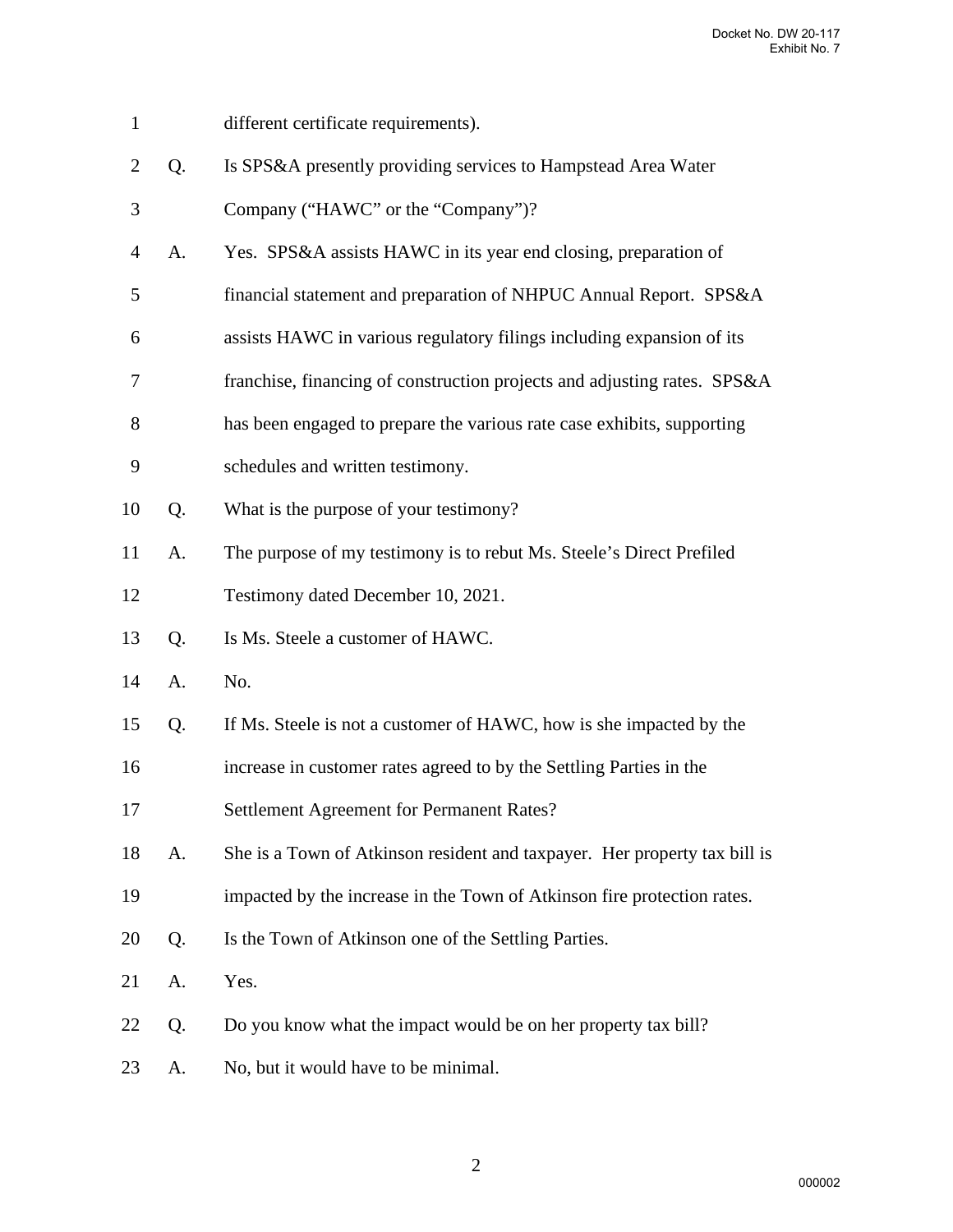| $\mathbf{1}$   | Q. | Are the current fire protection rates supported by a Cost of Service Study? |
|----------------|----|-----------------------------------------------------------------------------|
| $\overline{2}$ | A. | No. None of the current rates are supported by a Cost of Service Study. It  |
| 3              |    | is one of the reasons why HAWC hired a Cost of Service expert, Mr. Fox,     |
| $\overline{4}$ |    | in this proceeding.                                                         |
| 5              | Q. | Does Mr. Fox's Cost of Service Study support the recommended fire           |
| 6              |    | protection rates recommended by the Settling Parties?                       |
| 7              | A. | Yes.                                                                        |
| 8              | Q. | Did the NH Department of Energy also hire a Cost of Service expert?         |
| 9              | A. | Yes, it hired Mr. Solganick.                                                |
| 10             | Q. | Did Mr. Solganick review Mr. Fox's Cost of Service Study?                   |
| 11             | A. | Yes, Mr. Solganick reviewed Mr. Fox's Cost of Service Study. After          |
| 12             |    | some discussion, the two experts were able to agree on the cost of service  |
| 13             |    | basis for all rates including public fire protection.                       |
| 14             | Q. | Did the Settling Parties to the Settlement Agreement for Permanent Rates    |
| 15             |    | agree to the fire protection rates for the Town of Atkinson?                |
| 16             | A. | Yes.                                                                        |
| 17             | Q. | Are there other matters in Ms. Steele's testimony that you would like to    |
| 18             |    | address?                                                                    |
| 19             | A. | There are a few matters.                                                    |
| 20             | Q. | Does HAWC have excess capacity?                                             |
| 21             | A. | No, in past years, HAWC has had to implement a water ban in the             |
| 22             |    | summer. Also, in search for additional capacity, HAWC has drilled a         |
| 23             |    | number of wells that have been unsuccessful.                                |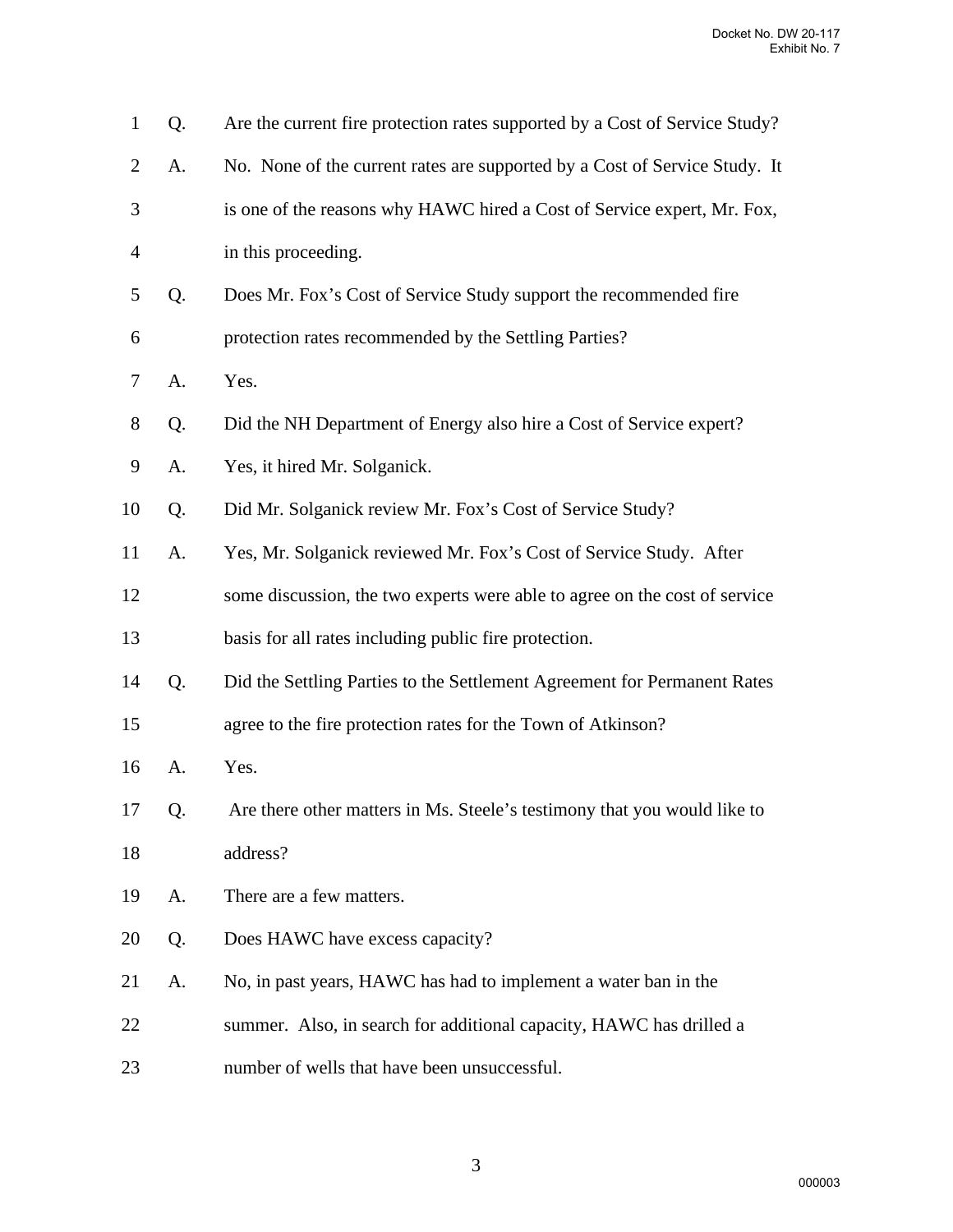| $\mathbf{1}$   | Q. | Is the infrastructure "used and useful" per RSA 378:28?                      |
|----------------|----|------------------------------------------------------------------------------|
| $\overline{2}$ | A  | All of the 2019, 2020 and 2021 plant is completed, in service and use and    |
| 3              |    | useful.                                                                      |
| $\overline{4}$ | Q. | Do the recommended permanent rates cause rate shock?                         |
| 5              | A. | The recommended permanent rates do result in a significant increase in       |
| 6              |    | rates.                                                                       |
| 7              | Q. | What has the Company and the Settling Parties done to attempt to mitigate    |
| 8              |    | the increase in rates?                                                       |
| 9              | A. | The Settling Parties recommend that the Permanent Rates based on 2019        |
| 10             |    | test year expenses and plant investment be effective the date of the PUC     |
| 11             |    | order approving such rates. Please note that permanent rates will be         |
| 12             |    | recouped back to the temporary rate date of June 30, 2021.                   |
| 13             |    | The Settling Parties also agree that the first day of possible effectiveness |
| 14             |    | be December 16, 2022 for Step Adjustment 1 based on non-revenue              |
| 15             |    | producing plant additions through December 31, 2020, and one-time            |
| 16             |    | MSDC capacity fee.                                                           |
| 17             |    | In addition, the Settling Parties also agree that the first day of possible  |
| 18             |    | effectiveness be June 16, 2023 for Step Adjustment 2 based on non-           |
| 19             |    | revenue producing plant additions through December 31, 2021.                 |
| 20             |    | Finally, the Company shareholder will make a contribution to the             |
| 21             |    | Company representing one half of the increase for the first year public fire |
| 22             |    | protection, resulting in Town of Atkinson (and Hampstead) only paying        |
| 23             |    | one of the increase in year one.                                             |

4